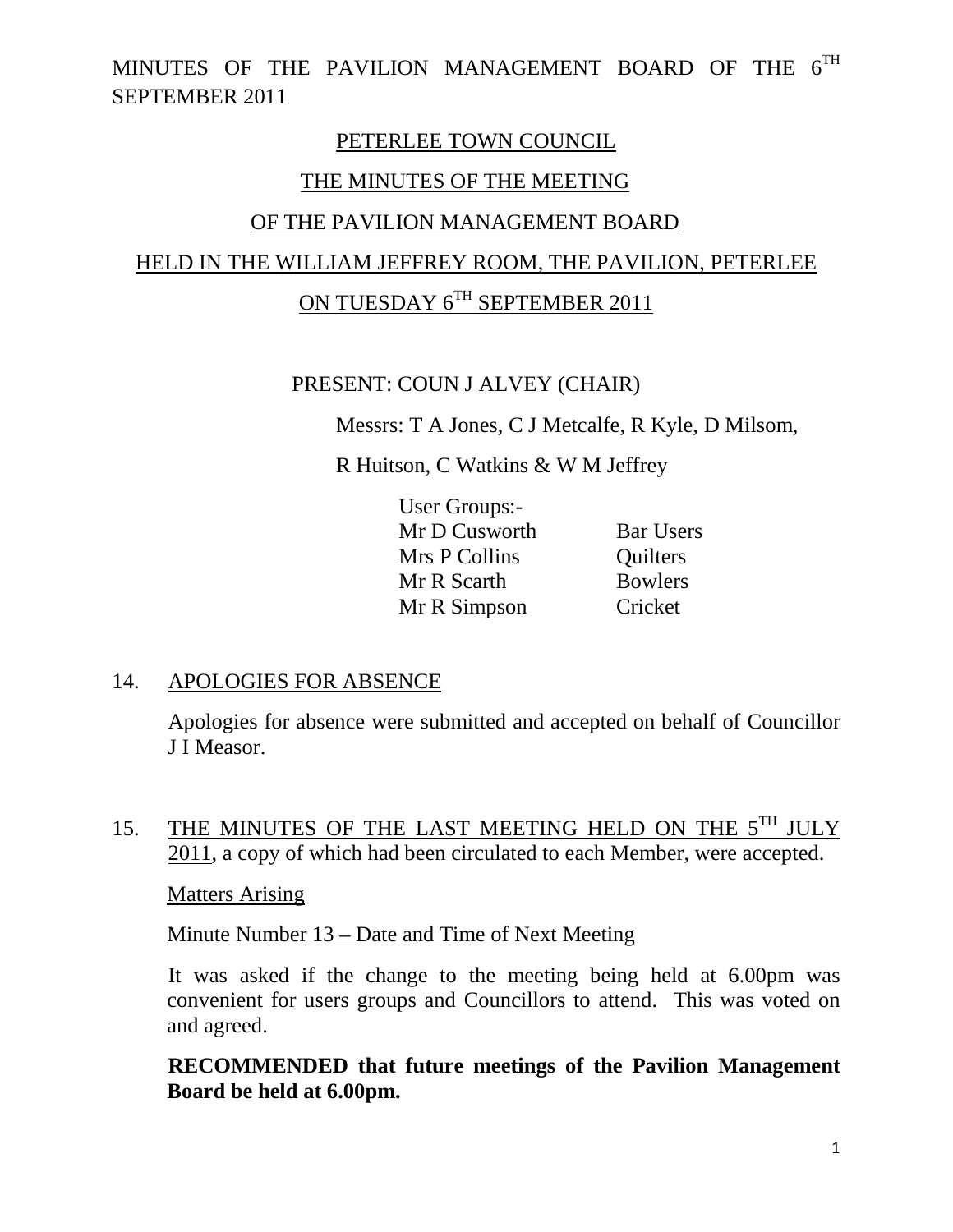### 16. REPORT OF THE FACILITIES ASSISTANT

The report of the Facilities Assistant had been circulated to each Member. The report gave progress on the following items:-

Building Maintenance - progress

Pavilion Events

Staff Training

Pavilion Bar/Lounge

New Products and Services

#### Use of the Kitchen

The Facilities Assistant reported the Friday night before the Show had been well received and he hoped to promote other evenings and advertise these to increase footfall. He advised that the Town Band were patronising the bar on a Monday evening, although Tuesday evenings were quieter, he hoped to trial activities to increase income and suggestions were invited. He reported on the success of the slush machine over the Show weekend and was pleased to advise that takings were up on last year.

**RECOMMENDED that the information contained within the report be noted. FURTHER RECOMMENDED a £25.00 fee be set for the use of the kitchen. User Groups and Sports Users being granted free use of the kitchen.** 

### 17. REPORT OF THE SPORTS DEVELOPMENT OFFICER

The report of the Sports Development Officer had been circulated to each Member. The report gave progress on the following items:-

Notice Boards- in consultation with our user groups, the Sky Notice boards were now up in the foyer and had been allocated for use.

#### Activities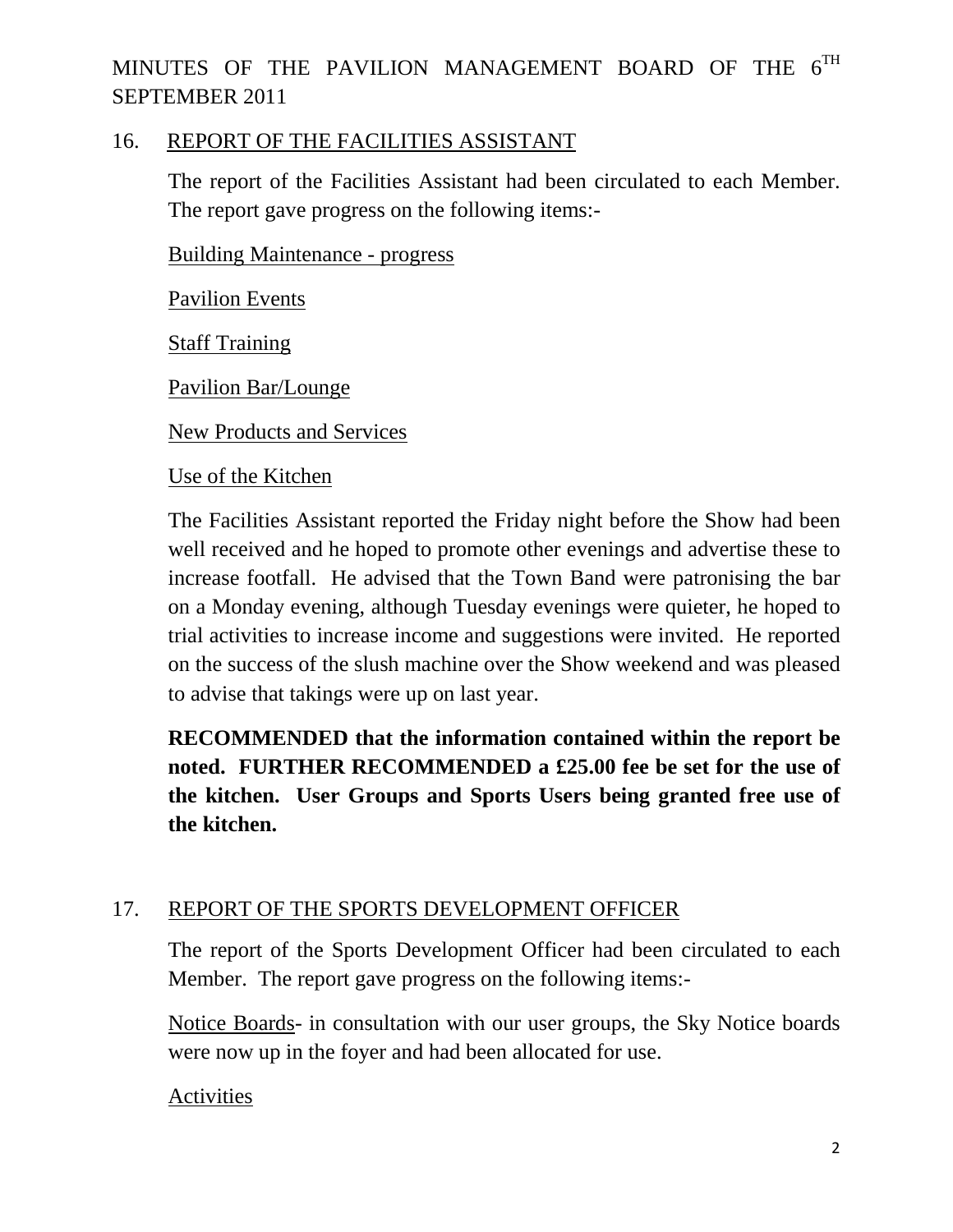### Summer Holiday Activities

New Activities – Zumba classes

Events (Past) - a mini-health check event at the Pavilion on  $3<sup>rd</sup>$  August 9.30 – 12.00 p.m. The event went well with 16 people taking advantage of the free mini health MOTs.

### Mini Olympics

Events (Future) - a Community Consultation Event on Thursday  $8<sup>th</sup>$ September at Eden Lane  $2.00 - 7.00$  p.m. The aim of this event was to gain feedback and promote community involvement in the re-development of facilities and services at Eden Lane. Flyers, posters and invitations had been used to publicize the event and Questionnaires would be used to gather the information required by the Town Council.

### Meetings

Positive changes to The Youth Project delivery were reported including splitting the session into two specific age groups, making the youth project easier to manage, and the introduction of the c-card system.

It was reported the Youth Workers had been experiencing problems with young people outside The Pavilion hanging around and causing disturbances. Street Wardens had been made aware. The situation needed to be closely monitored.

The Sports Development Officer would be representing Peterlee Town Council on the newly formed Health Consortium for East Durham.

#### PACES

The Sports Development Officer was in the process of applying for extended funding for PACES. If successful this funding would enable the Town Council to expand the project to Eden Lane. The deadline for the extended funding was  $8^{th}$  September 2011.

#### Friends of Helford Road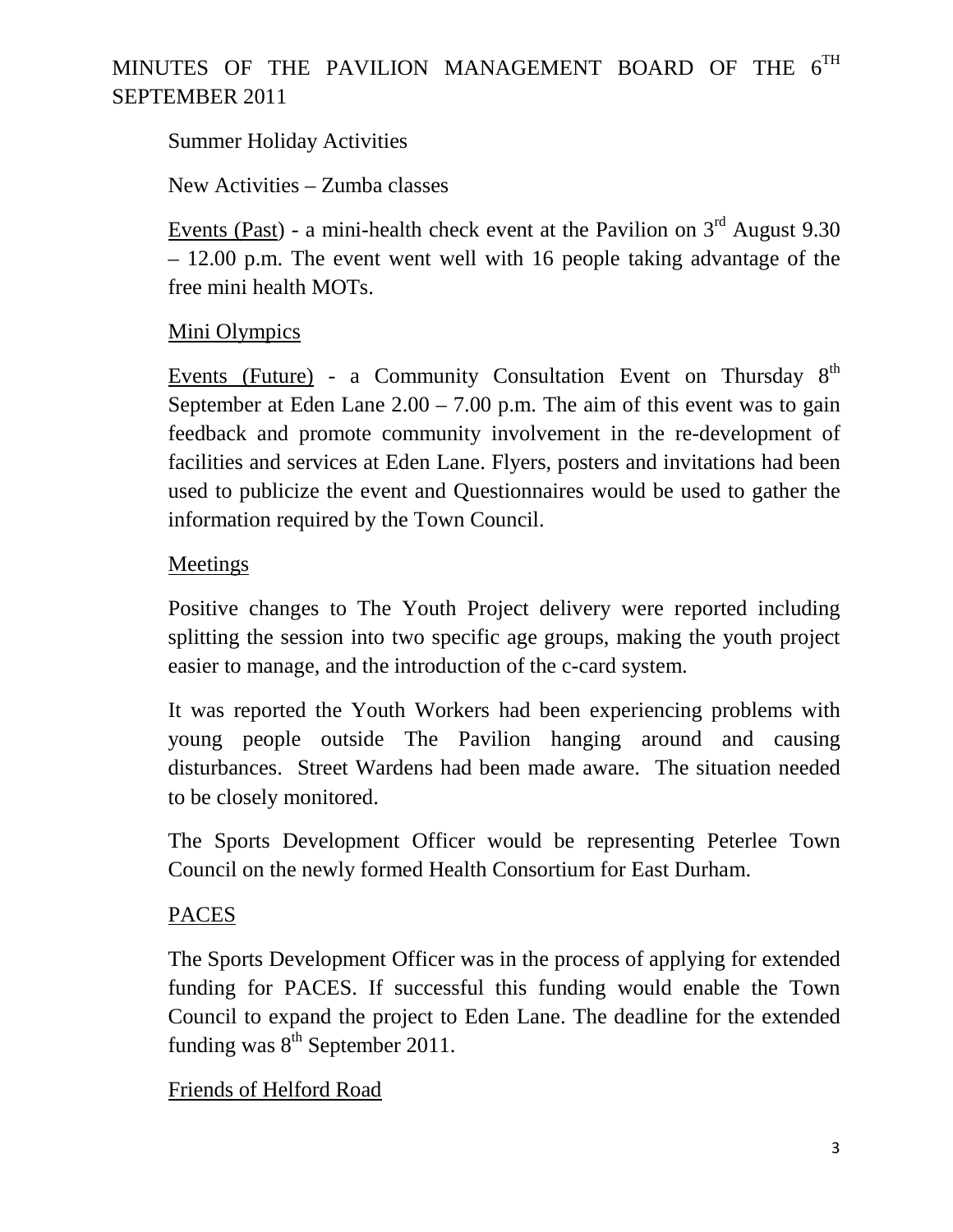The last meeting was held on Friday  $1<sup>st</sup>$  July 2011 and the next meeting was to be held on Friday  $9<sup>th</sup>$  September at 12.15 p.m. in The Pavilion Bar, the Management Board was asked to promote this Group wherever possible.

### Funding

The Sports Development Officer was currently working on an application to the Inspired Facilities Fund to fund the refurbishment of Eden Lane. A Working Party has been set up to oversee this project. The Community Consultation Event will hopefully support the application. A Local Member advised that he had put leaflets in local shops in the Edenhill Ward.

### Marketing

A number of taster sessions took place as part of the Peterlee Show, these included Family Zumba, Indoor Bowls, Yoga, Tai Chi and Pilates.

Promotion of all Sports Development Activities also took place during the Peterlee Show weekend.

### **RECOMMENDED that the information given in the report, be noted.**

### 17. REPORTS FROM THE USER GROUPS

### (a) Rugby

The Representative was not present at the meeting but the Chairman asked that a letter of congratulations be sent to the Peterlee Pumas for their fantastic achievement in winning the North East Rugby League Grand Final recently.

### **RECOMMENDED that a letter of congratulations be sent to Peterlee Pumas**.

#### (b) Bar Users

It was reported the bar had been quiet due to summer holidays. The representative reported on the Dale Roberts pool trophy which was held in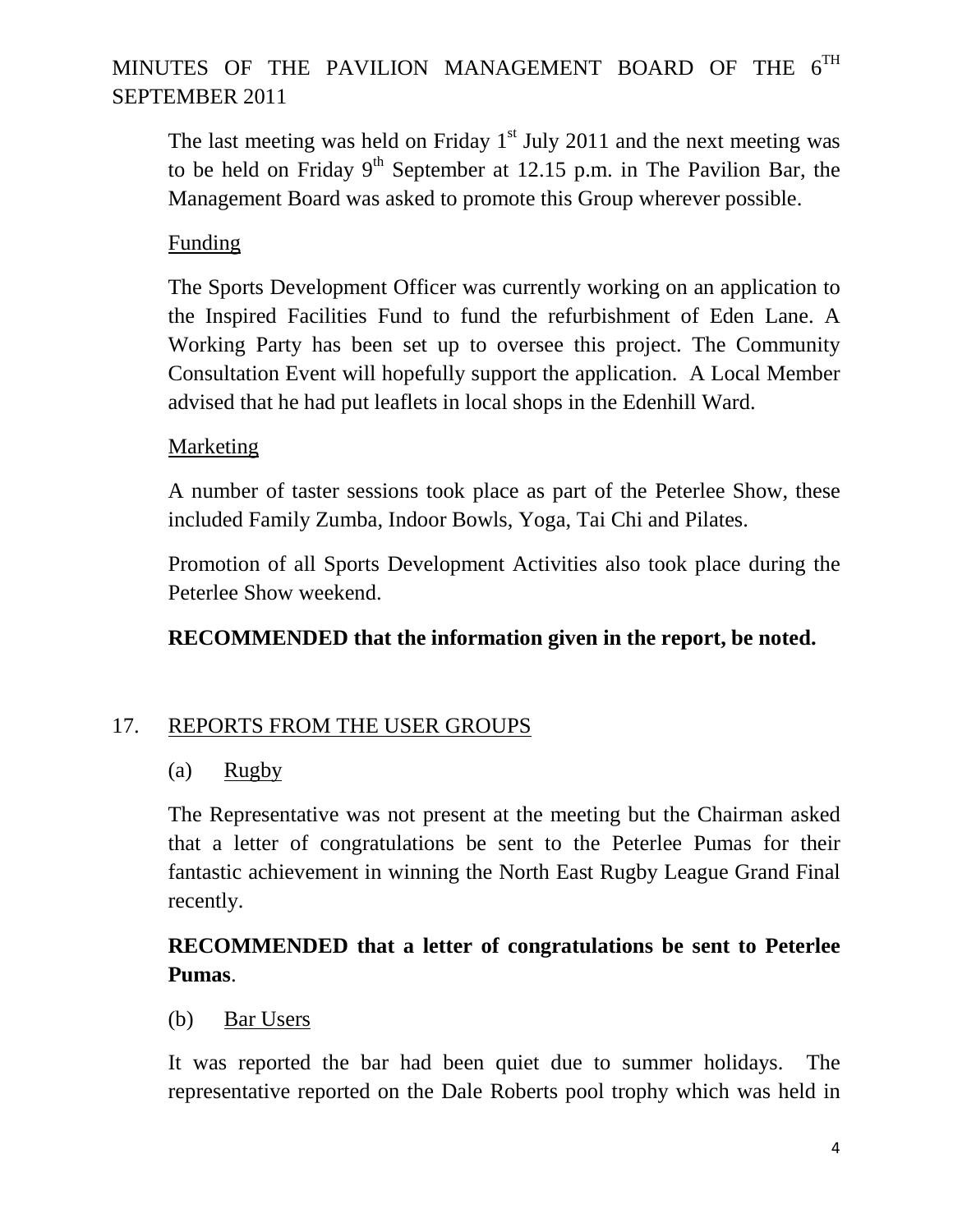between Christmas and New Year. It was hoped to add dominos onto this event and it was asked if the Committee would support the event by providing a buffet to complement it.

The bar users would be getting involved in assisting with arrangements for the New Years Eve Party. It was requested that the bar be re painted. It was assured that this was in hand. A Local Member reported he had received complaints about the seating in the bar. The Facilities Assistant reported that this had been attended to. A request was made by the representative for consideration to be given to having Carling lager installed as draught on the bar.

**RECOMMENDED that a buffet be provided by the Town Council for 50 persons for the Dale Roberts Pool and Domino Trophy(ies).** 

**FURTHER RECOMMENDED that investigations be made by the Facilities Assistant as to the possibility of having Carling lager installed a "guest ale" for a trial period.** 

(c) Cricket

The Representative reported that the under 11's Team was through to the Durham Youth semi final stage. He complimented the Town Council on the upkeep of the ground/pitch which he was very proud of and felt represented the Town well.

### **RECOMMENDED that the information given, be noted.**

(d) Bowlers

 The bowlers reported that their recent demonstration had gone well with a number of expressions of interest in joining the group being made and these were to be followed up.

### **RECOMMENDED that the information given, be noted.**

(e) Quilters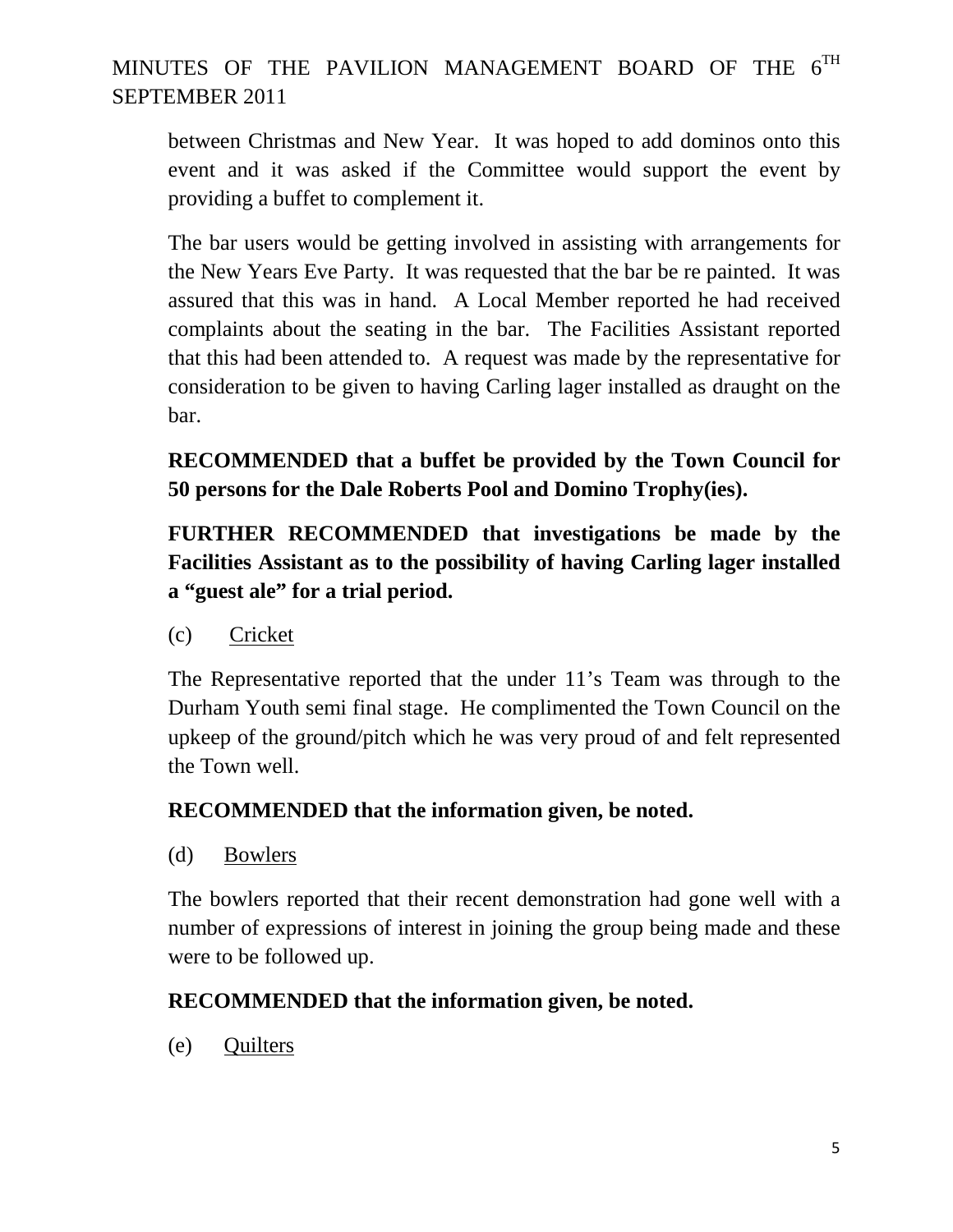It was reported the Group had recently supported a charity fund day for the William Brown Centre and unfortunately had missed this year's show as it clashed with their trip to Harrogate, although they hoped to be at the Show next year.

### **RECOMMENDED that the information given, be noted.**

(f) Dance Group

The representative reported that the Cheerleaders had enjoyed taking part in this year's Grand Parade. The youngsters had been pleased with their medals for taking part in the Parade and the performances during the Twinning visit had also gone very well and were enjoyed by all. It was reported that a promotional DVD had been produced by the Group and it was asked if it could be played in the Pavilion. The Town Clerk also suggested that it could also be played at Shotton Hall. A DVD player would be required or the TV linked to a PC to allow the DVD to be played.

**RECOMMENDED that approval be given for up to two DVD players be purchased and arrangements be made for the DVD to be screened at the Town Council's premises.** 

### 18. THURSDAY NIGHT QUIZ

A Local Member advised that he had been approached by a member of the bowlers who wished to host a regular quiz night in the Bar. They had discussed ideas on how to promote the quiz.

### **RECOMMENDED:-**

**(a) Mrs Skelton be invited to join the Management Board;** 

**(b) she be granted permission to support the running of the Thursday night Quiz in the bar;** 

**(c) the Town Council support this event be putting nibbles on in the bar.**